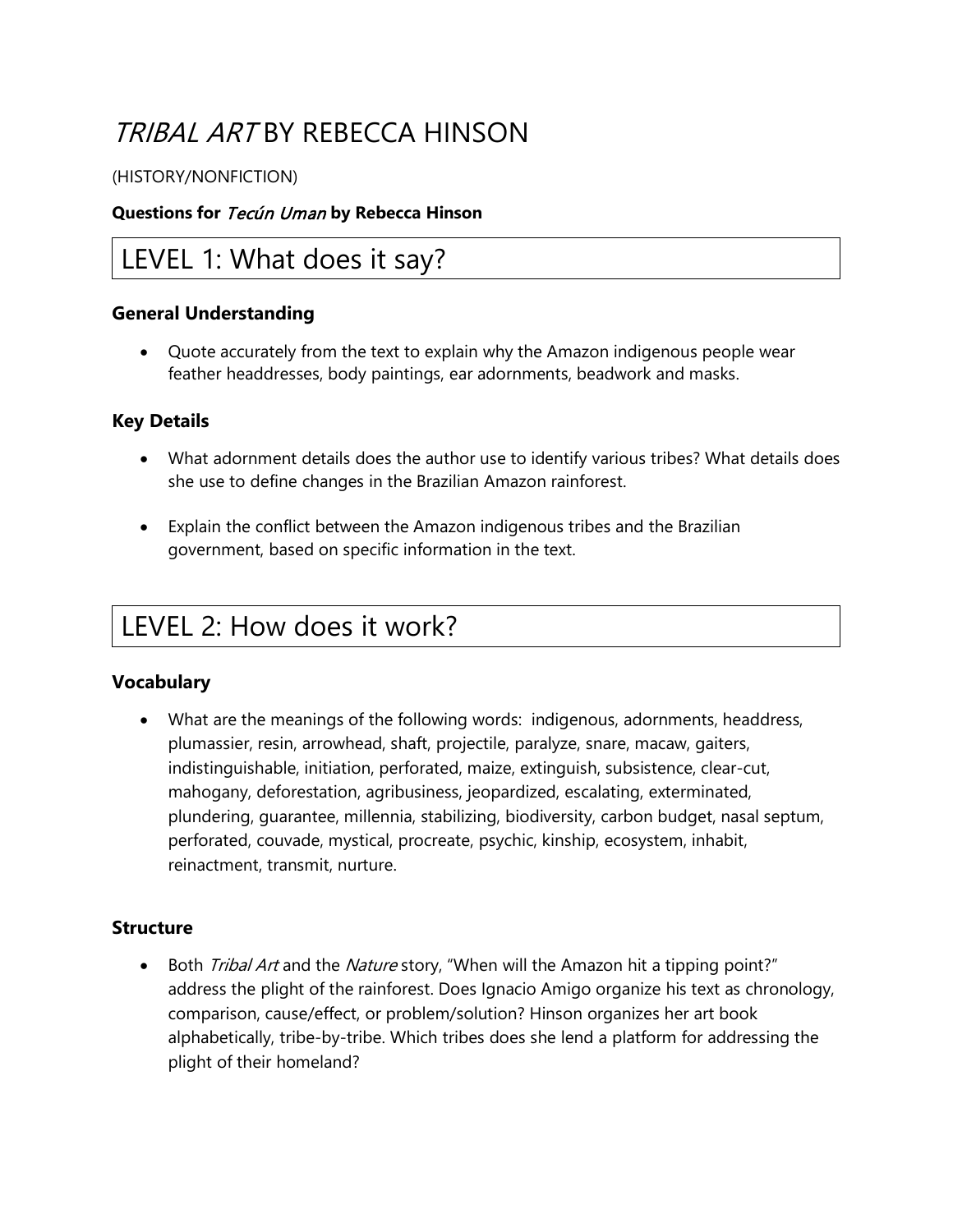### **Author's Craft**

• Search for the Museu do Indio website, "In search of the seed beads". Is the point of view to explain beadworking similar or different than the one in *Tribal Art*?

### LEVEL 3: What does it mean?

### **Author's Purpose**

• Hinson states that headdresses, body paintings, ear adornments, beadwork, and masks worn during Amazon ancestral rituals symbolize the interconnectedness between the rainforest, its people, plants, and animals. What reasons and evidence does she provide to support her claim?

#### **Intertextual Connections**

• Hinson states that Amazon tribes have formed an alliance against Brazilian President Jair Bolsonaro's threats to circumvent indigenous rights guaranteed by the Brazilian Constitution. Draw on information from the following links to determine if you agree or disagree that those rights should be upheld.

[https://www.nytimes.com/2020/04/19/world/americas/bolsonaro-brazil-amazon](https://www.nytimes.com/2020/04/19/world/americas/bolsonaro-brazil-amazon-indigenous.html?searchResultPosition=4)[indigenous.html?searchResultPosition=4](https://www.nytimes.com/2020/04/19/world/americas/bolsonaro-brazil-amazon-indigenous.html?searchResultPosition=4) [https://www.nytimes.com/2021/03/11/climate/nature-conservation-30](https://www.nytimes.com/2021/03/11/climate/nature-conservation-30-percent.html?searchResultPosition=5) [percent.html?searchResultPosition=5](https://www.nytimes.com/2021/03/11/climate/nature-conservation-30-percent.html?searchResultPosition=5) [https://www.nytimes.com/2019/01/02/world/americas/brazil-bolsonaro-president-indigenous](https://www.nytimes.com/2019/01/02/world/americas/brazil-bolsonaro-president-indigenous-lands.html?searchResultPosition=9)[lands.html?searchResultPosition=9](https://www.nytimes.com/2019/01/02/world/americas/brazil-bolsonaro-president-indigenous-lands.html?searchResultPosition=9) [https://www.nytimes.com/2019/08/27/world/americas/brazil-amazon](https://www.nytimes.com/2019/08/27/world/americas/brazil-amazon-aid.html?.?mc=aud_dev&ad-keywords=auddevgate&gclid=EAIaIQobChMIps-z4IXD8gIVp2tvBB1xvwkvEAAYASAAEgLsXPD_BwE&gclsrc=aw.ds)[aid.html?.?mc=aud\\_dev&ad-keywords=auddevgate&gclid=EAIaIQobChMIps](https://www.nytimes.com/2019/08/27/world/americas/brazil-amazon-aid.html?.?mc=aud_dev&ad-keywords=auddevgate&gclid=EAIaIQobChMIps-z4IXD8gIVp2tvBB1xvwkvEAAYASAAEgLsXPD_BwE&gclsrc=aw.ds)[z4IXD8gIVp2tvBB1xvwkvEAAYASAAEgLsXPD\\_BwE&gclsrc=aw.ds](https://www.nytimes.com/2019/08/27/world/americas/brazil-amazon-aid.html?.?mc=aud_dev&ad-keywords=auddevgate&gclid=EAIaIQobChMIps-z4IXD8gIVp2tvBB1xvwkvEAAYASAAEgLsXPD_BwE&gclsrc=aw.ds) [https://www.americanprogress.org/issues/green/reports/2021/04/13/498006/charting-new](https://www.americanprogress.org/issues/green/reports/2021/04/13/498006/charting-new-course-u-s-brazil-action-amazon/)[course-u-s-brazil-action-amazon/](https://www.americanprogress.org/issues/green/reports/2021/04/13/498006/charting-new-course-u-s-brazil-action-amazon/) https://www.wsj.com/articles/brazil-pushes-development-in-amazon-11567809433

## LEVEL 4: What does it inspire you to do?

#### **Opinion with Evidence or Argument**